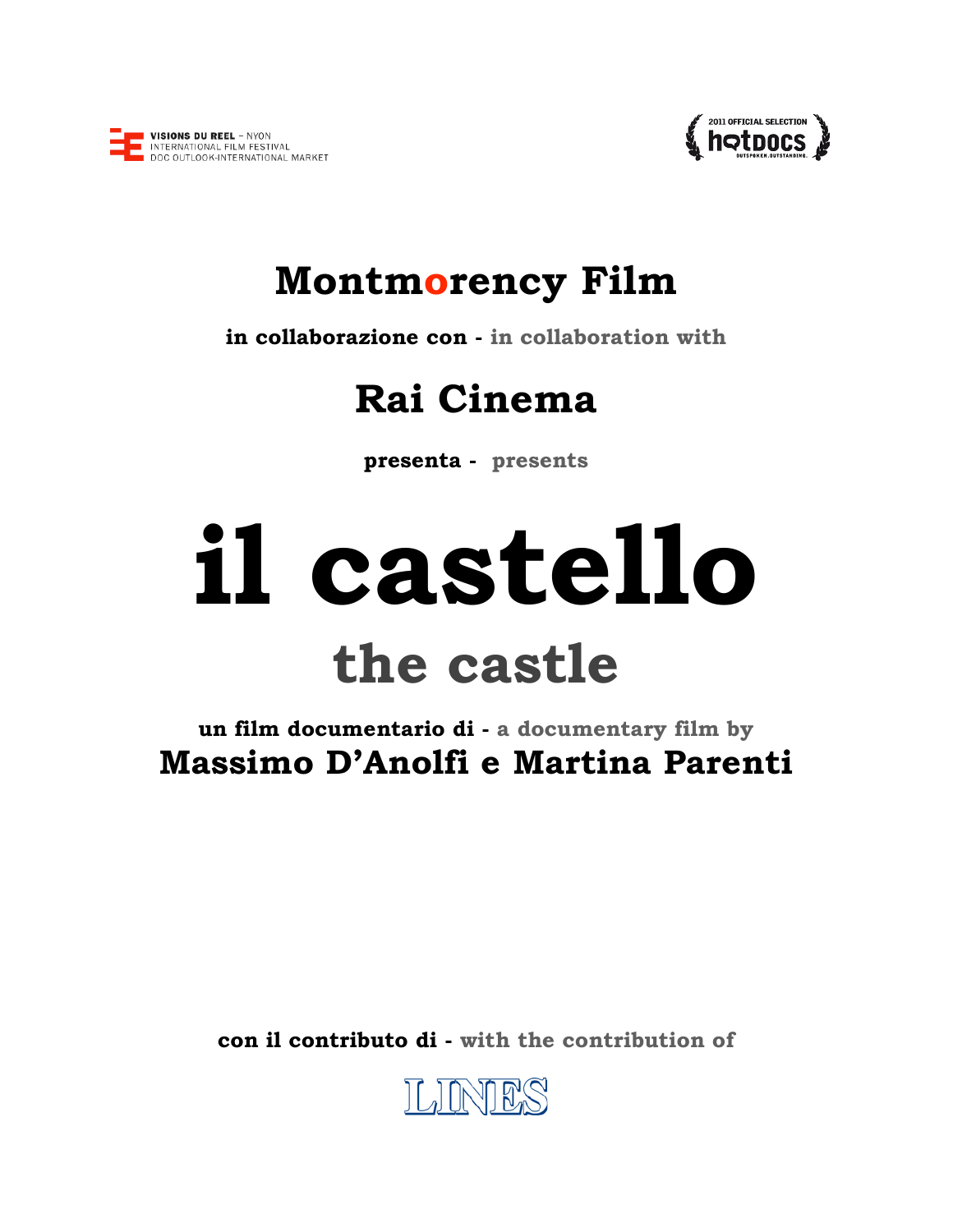## **Montmorency Film il castello** - the castle **scheda tecnica** - credits

| Soggetto<br>treatment                                    | Massimo D'Anolfi e Martina Parenti                     |
|----------------------------------------------------------|--------------------------------------------------------|
| regia<br>direction                                       | Massimo D'Anolfi e Martina Parenti                     |
| fotografia e riprese<br>photography and camera           | Massimo D'Anolfi                                       |
| montaggio<br>editing                                     | Massimo D'Anolfi e Martina Parenti                     |
| suono<br>sound engineering                               | Sebastian Castro Miranda                               |
| musiche e montaggio del suono<br>music and sound editing | Massimo Mariani                                        |
| post produzione audio<br>sound post production           | Studio Barzan                                          |
| post produzione<br>fotografica<br>color correction       | Square s.r.1                                           |
| prodotto da<br>produced by                               | Montmorency Film                                       |
| in collaborazione con<br>in collaboration with           | Rai Cinema                                             |
| con il contributo di<br>with the contribution of         | Lines                                                  |
| paese<br>country                                         | Italia                                                 |
| anno di produzione<br>year of production                 | 2011                                                   |
| durata<br>length                                         | $90' - 52'$                                            |
| lingua<br>language                                       | italiano/ inglese/ spagnolo<br>italian/english/spanish |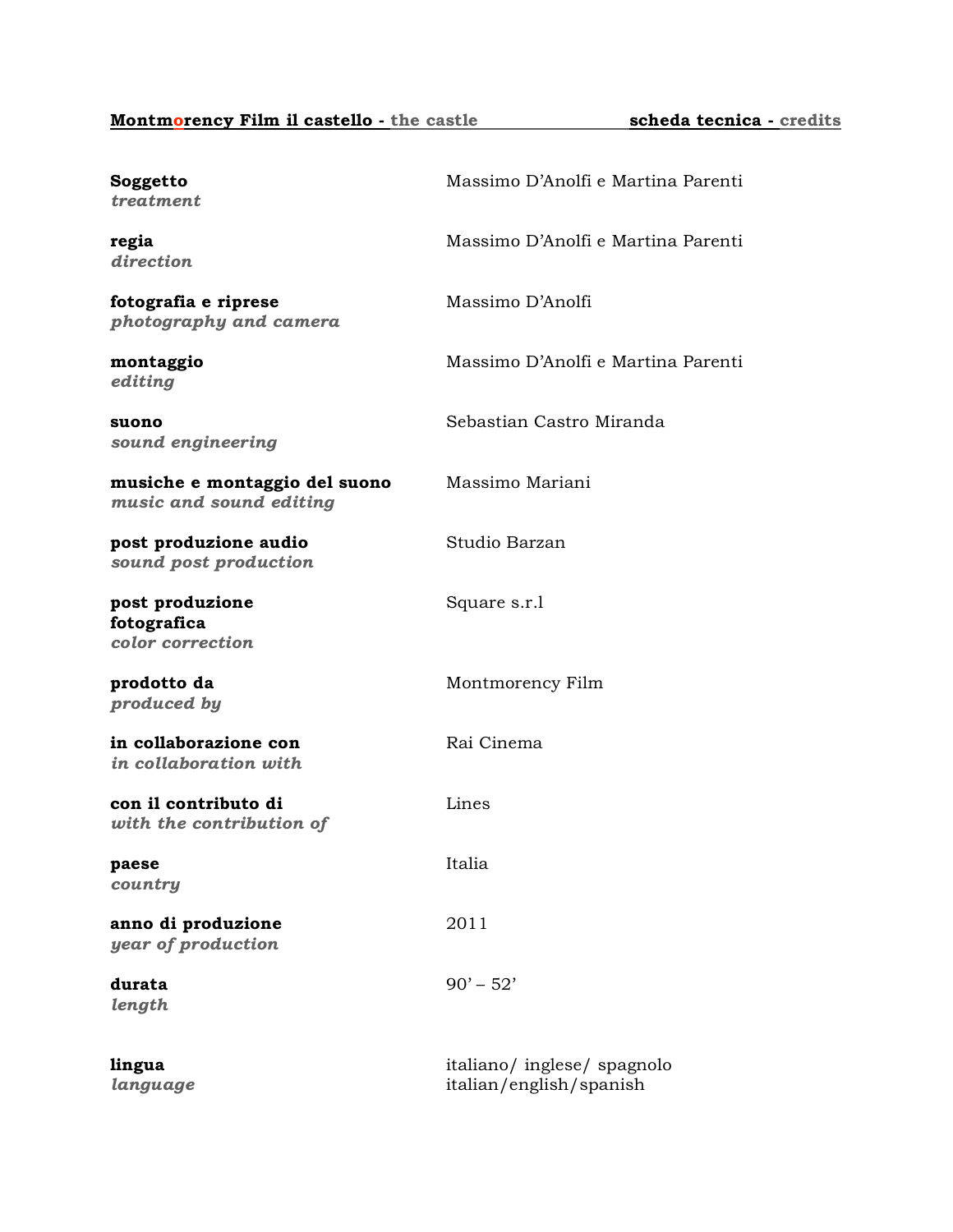*format* 

*audio* 

## **distributore internazionale** GA&A

**formato** DVCpro HD, colore /colour

**sonoro** Stereo

**produzione Montmorency Film** *production* Via Burigozzo 8, 20122 Milano, Italia tel. +39.02.58311361 montmorencyfilm@yahoo.it

*international distribution* Piazza Martiri di Belfiore, 2 00195 Roma, Italia] tel +39.06.3613480 fax +39.06.3614042 www.gaea.it gioiaa@gaea.it gioiam@gaea.it



*(crediti non contrattuali/credits not contractual)*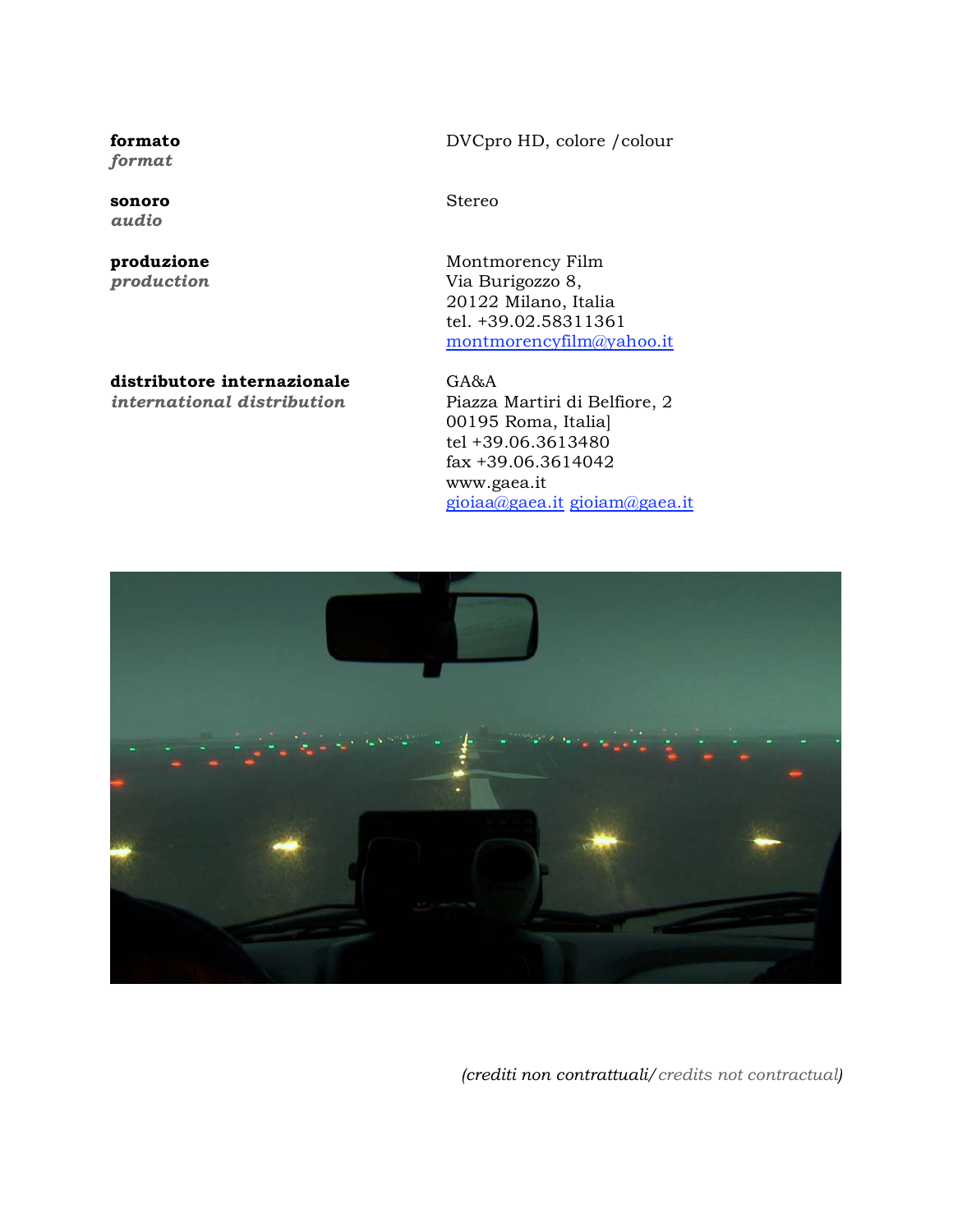*Il castello* è un film che racconta un anno dentro l'aeroporto intercontinentale di Malpensa, un luogo in cui la burocrazia, le procedure e il controllo mettono a dura prova la libertà degli individui, degli animali e delle merci che da lì transitano. L'aeroporto è un luogo strategico in cui si concentrano tutte le forze dell'ordine esistenti in un paese. Qui si sperimentano le nuove forme del controllo: un laboratorio permanente sulla sicurezza come nessun altro spazio pubblico riesce ad essere. Servizi Segreti italiani e stranieri, Polizia di Frontiera, Guardia di Finanza, Guardie giurate, cani anti droga anti valuta e anti esplosivo, telecamere ovunque e la paura sempre alimentata di un pericolo sconosciuto in arrivo.

Osservando la vita dell'aeroporto componiamo, in quattro movimenti, il ritratto di una frontiera.

*Il castello* è un film corale, a volte drammatico, a volte ironico, a volte contemplativo che procede per situazioni emblematiche nel corso delle quattro stagioni.

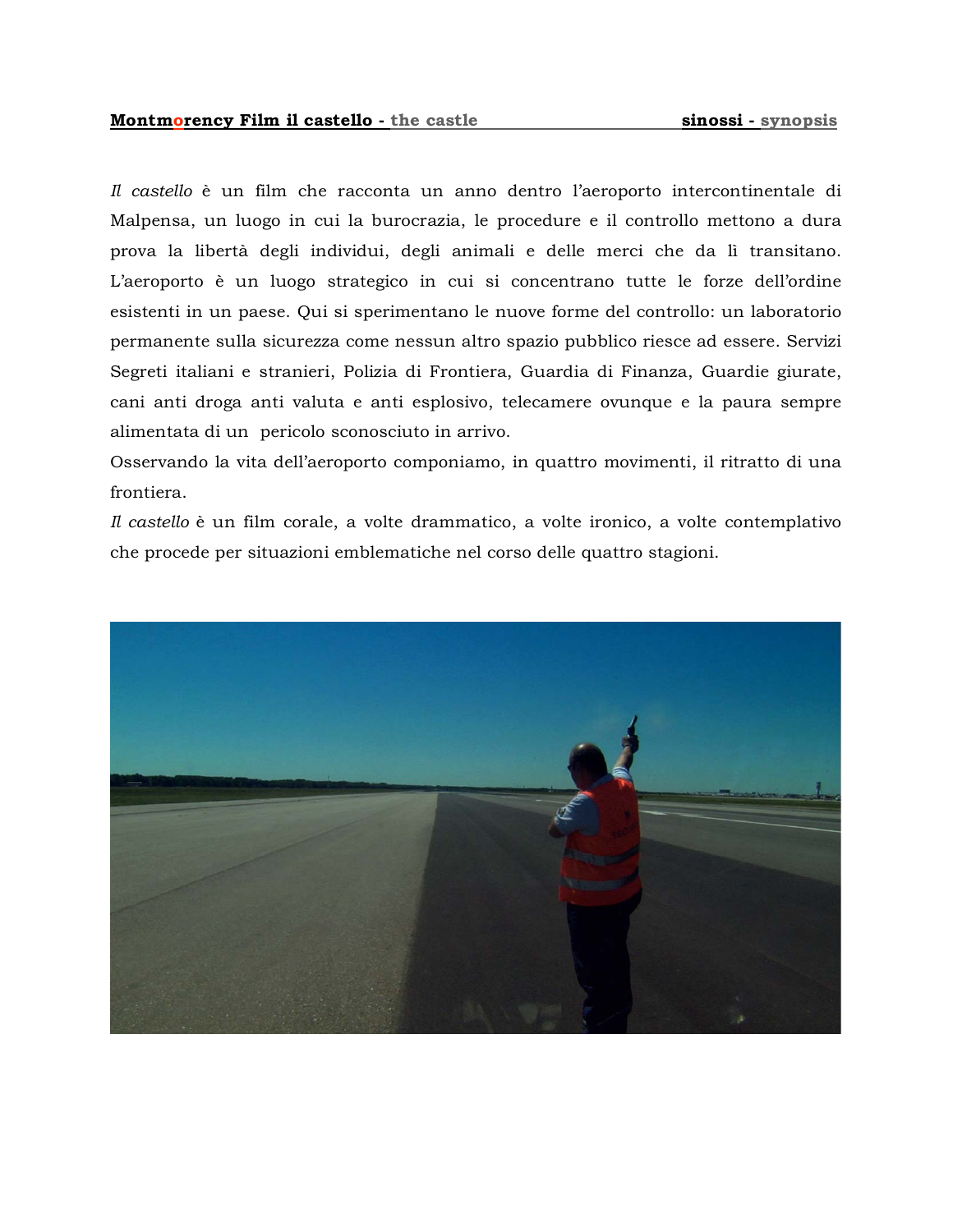*Il castello (The castle) is a movie about one year inside Malpensa intercontinental airport, a place where bureaucracy, procedures and control put a serious strain on the freedom of*  individuals, animals and goods passing through. The airport is a strategic place where *all law enforcement agencies of a country come together. Here's where new control measures are tested: a permanent security testing area unlike any other public place. Italian and foreign secret services, customs police, Guardia di Finanza (financial police), security guards, sniffer dogs, currency dogs and explosive detector dogs, closed circuit tv cameras everywhere and the ever-growing fear of an impending unknown danger.* 

By watching the airport life we put together a portrait of a customs border in four *movements.* 

*The castle is a choral film, at times dramatic, at times ironic, at times thoughtful, which moves through symbolic situations through the four seasons.* 

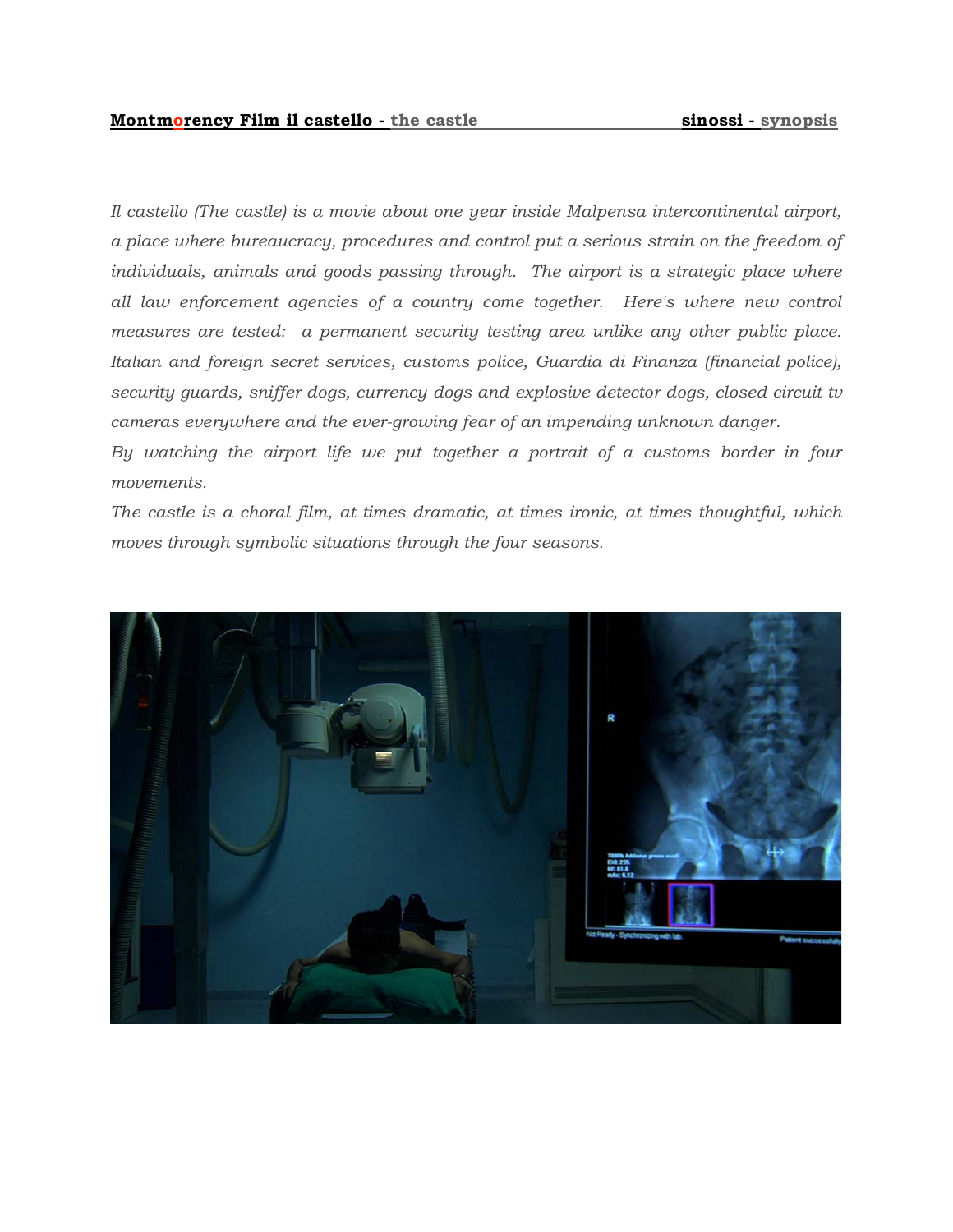Abbiamo deciso di girare un film in un aeroporto intercontinentale perché crediamo che sia il luogo in cui, meglio che altrove, si riesce a comprendere l'ossessione per la sicurezza, la paura dell'altro e la strategia del controllo che pervadono il nostro presente. Ogni aeroporto è percorso da un doppio movimento: da un lato c'è il flusso provvisorio, multiforme e conosciuto delle persone che viaggiano, dall'altro il ciclo continuo, ripetitivo e sconosciuto dei lavoratori e dei loro strumenti. Lo sguardo del film è rivolto ai luoghi normalmente inaccessibili e invisibili perché è nel loro rivelarsi e nel loro stabilire un rapporto con ciò che si conosce che il mosaico si fa completo e che si spiega l'indissolubile legame tra controllore e controllato, tra programmazione e casualità, tra sicurezza e paure reali o costruite. Scegliamo di seguire il lavoro delle forze dell'ordine, non per sposarne il punto di vista, ma per consentire al nostro sguardo di rimanere sospeso in equilibrio tra il forte e il debole, tra il legale e l'illegale, tra chi esercita il potere e chi è costretto a subirlo.

*Il castello* è un film d'osservazione: mettiamo la nostra macchina da presa sul cavalletto e la puntiamo per cercare di capire le cose che accadono davanti ai nostri occhi e alle nostre orecchie. Diamo alle immagini, al film una struttura, combinando pensiero razionale ed emotivo.

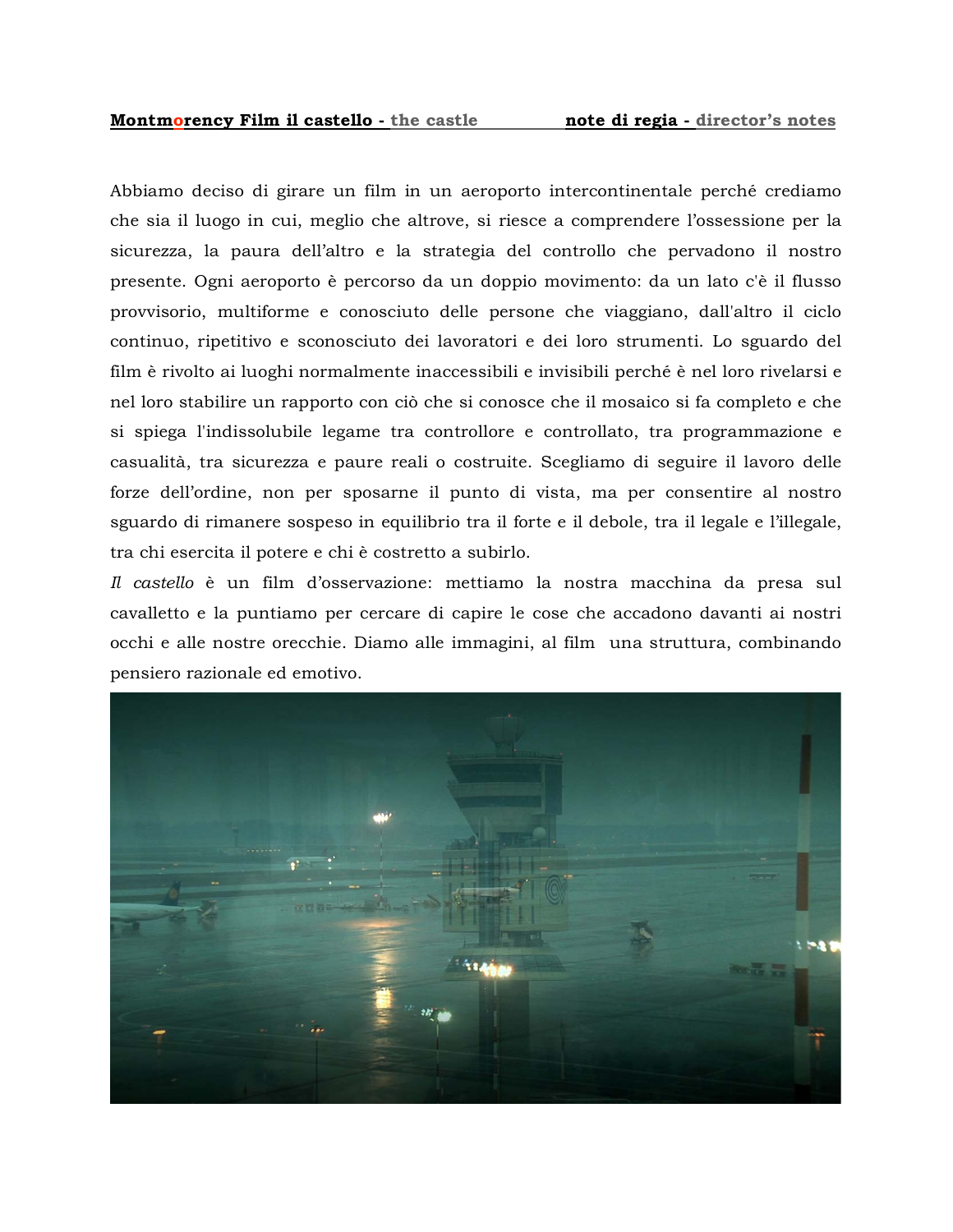*We decided to shoot a film in an intercontinental airport because we believe it's here,*  better than anywhere else, that one can grasp our obsession with security, our fear of *each other and the control strategy which permeates the world we live in. Every airport is crossed by two types of movement: on the one hand there's a temporary, mixed, wellknown stream of travellers, on the other hand a constant, repetitive and unfamiliar stream of airport staff and their tools. The eye of the camera looks at those places which are usually inaccessible and invisible, because it is by disclosing them and finding a link*  with what we know that the mosaic can be completed and that the eternal link between *the controller and the controlled, between planned and fortuitous events, between security and real or artificial fears can be explained. We have chosen to follow the law enforcement agencies in their work not to embrace their point of view, but to let our gaze*  be poised between the strong and the weak, between the legal and the illegal, between *those in a position of authority and those who are forced to be the subject of authority.* 

*Il castello is a movie of observation: we put our camera on a tripod and point it to try and understand what's going on before our eyes and in our ears. We give a structure to the images, to the film, by combining rational and emotional thought.*

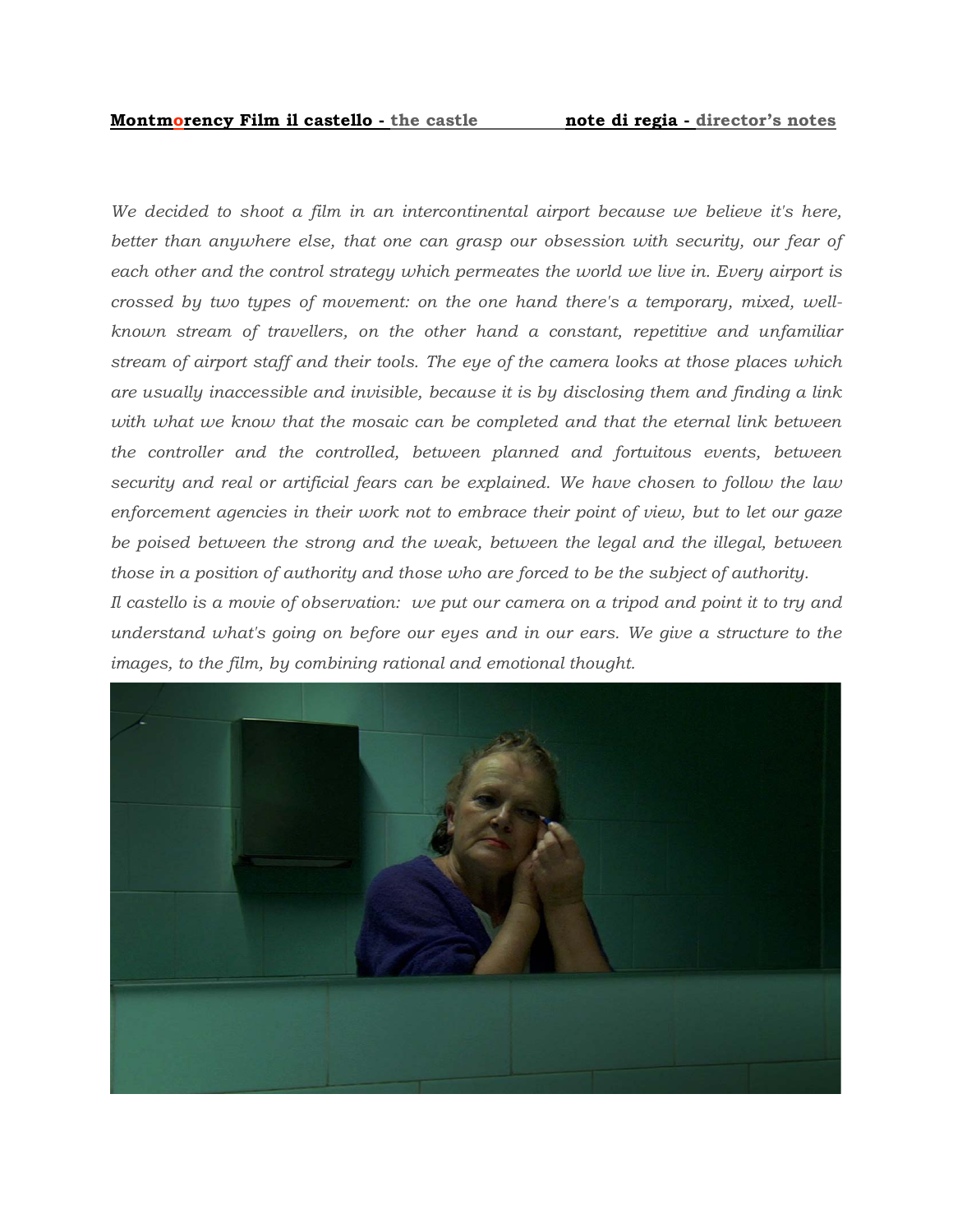### **Montmorency Film il castello - the castle gli autori - the authors**

**Massimo D'Anolfi** è nato a Pescara ed è videomaker dal 1993. Ha scritto la sceneggiatura del film *Angela* di Roberta Torre, presentato alla *Quinzaine des realizateurs* a Cannes nel 2002. Nel 2003 ha realizzato cinque documentari radiofonici per Radio RAI3. *Si torna a casa, appunti per un film* (2003) è stato selezionato al Torino Film Festival e *Play* (2004) al Festival dei Popoli di Firenze. Assieme a Martina Parenti ha realizzato *I promessi sposi* (2006), presentato al Festival del film di Locarno e premiato al Festival dei Popoli e a Filmmaker Film Festival, e *Grandi speranze* (2009) sempre presentato al Festival del film di Locarno.



*Massimo D'Anolfi was born in Pescara and he has been working as a video-maker since 1993. He wrote the screenplay of Angela, a film by Roberta Torre screened at Cannes Film Festival at the Quinzaine des realizateurs in 2002. In 2003, he realized five*  radio documentaries for Radio RAI3. Si torna a casa, appunti per un film (Back Home. *Notes for a movie 2003) was selected at the Turin Film Festival and Play was selected in 2004 at the Festival dei Popoli in Florence. Together with Martina Parenti, he made I promessi sposi (The Betrothed 2006) presented at the Locarno Film Festival in Ici & Ailleurs and awarded a prize at the Festival dei Popoli and the Filmmaker Film Festival, and Great Expectations (2009) also presented at the Locarno Festival.*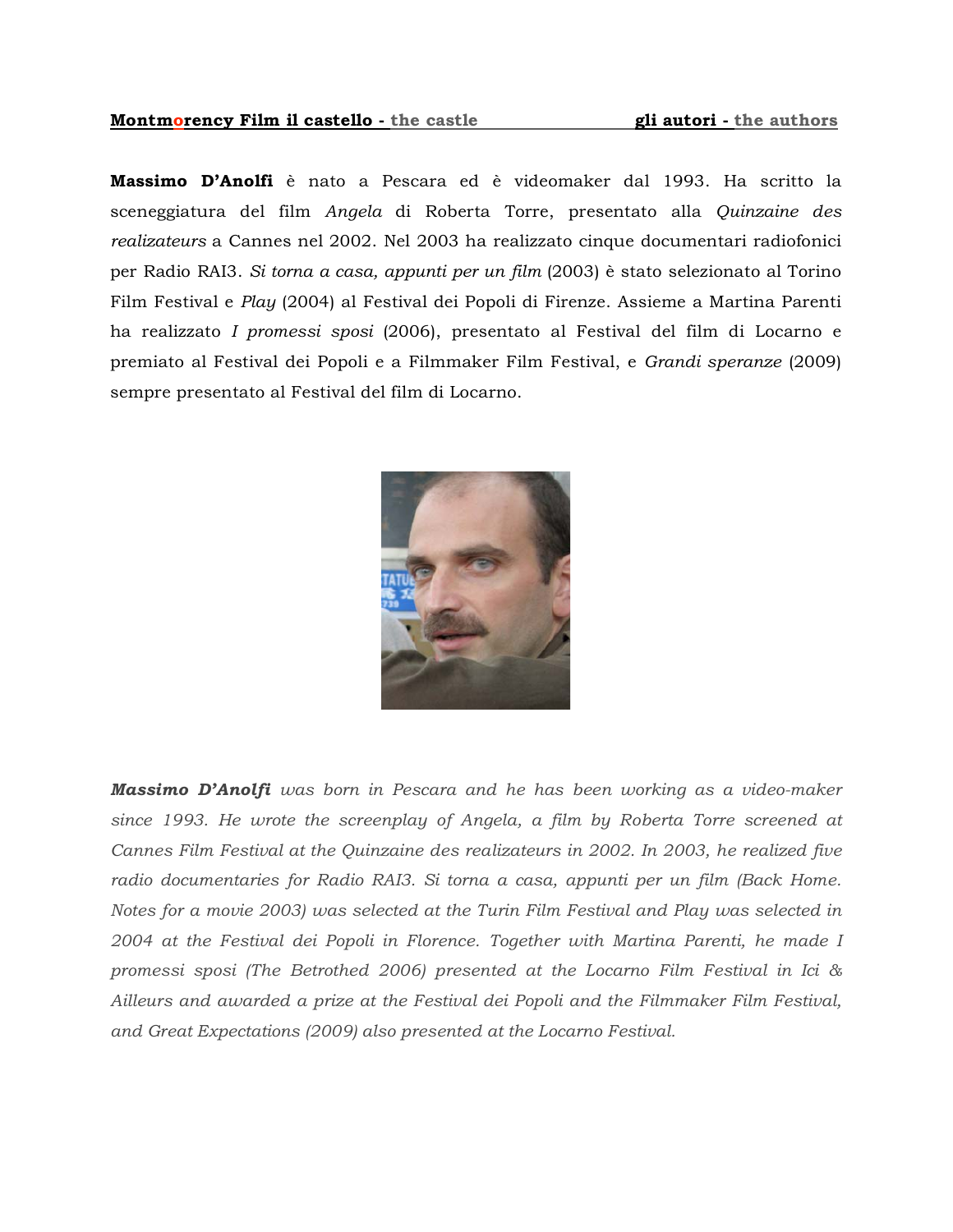## **Montmorency Film il castello** - the castle **gli autori** - the authors

**Martina Parenti** lavora per il cinema e la televisione come documentarista. Nel corso degli ultimi anni ha realizzato documentari proiettati e premiati in vari festival. Tra i quali *L'estate di una fontanella* (2006), selezionato al Bellaria Film Festival e *Animol*  (2003), presentato a Filmmaker Film Festival. Ha realizzato programmi televisivi tra cui *School in Action* (2006), *L'apprendista stregone* (2002). Nel 2006 ha diretto un episodio del film collettivo *Checosamanca*. Assieme a Massimo D'Anolfi ha realizzato *I promessi sposi* (2006), presentato al Festival del film di Locarno e premiato al Festival dei Popoli e a Filmmaker Film Festival, e *Grandi speranze* (2009) sempre presentato al Festival del film di Locarno.



*Martina Parenti makes documentaries for the cinema and television. Among her films, we would like to draw your attention to L'estate di una fontanella (2006) (The summer of a drinking fountain) selected at the Bellaria Film Festival and Animol (2003), presented at the Filmmaker Film Festival. She has made television programmes including School in Action (2006) and L'apprendista stregone (2002) (The sorcerer's apprentice). In 2006, she directed an episode of the collective filmChecosamanca (What's missing). Together with Massimo D'Anolfi, she made I promessi sposi (2006) (The Betrothed), presented at the Locarno Festival and awarded a prize at the Festival dei Popoli and the Filmmaker Film Festival, and Great Expectations (2009) also presented at the Locarno Festival.*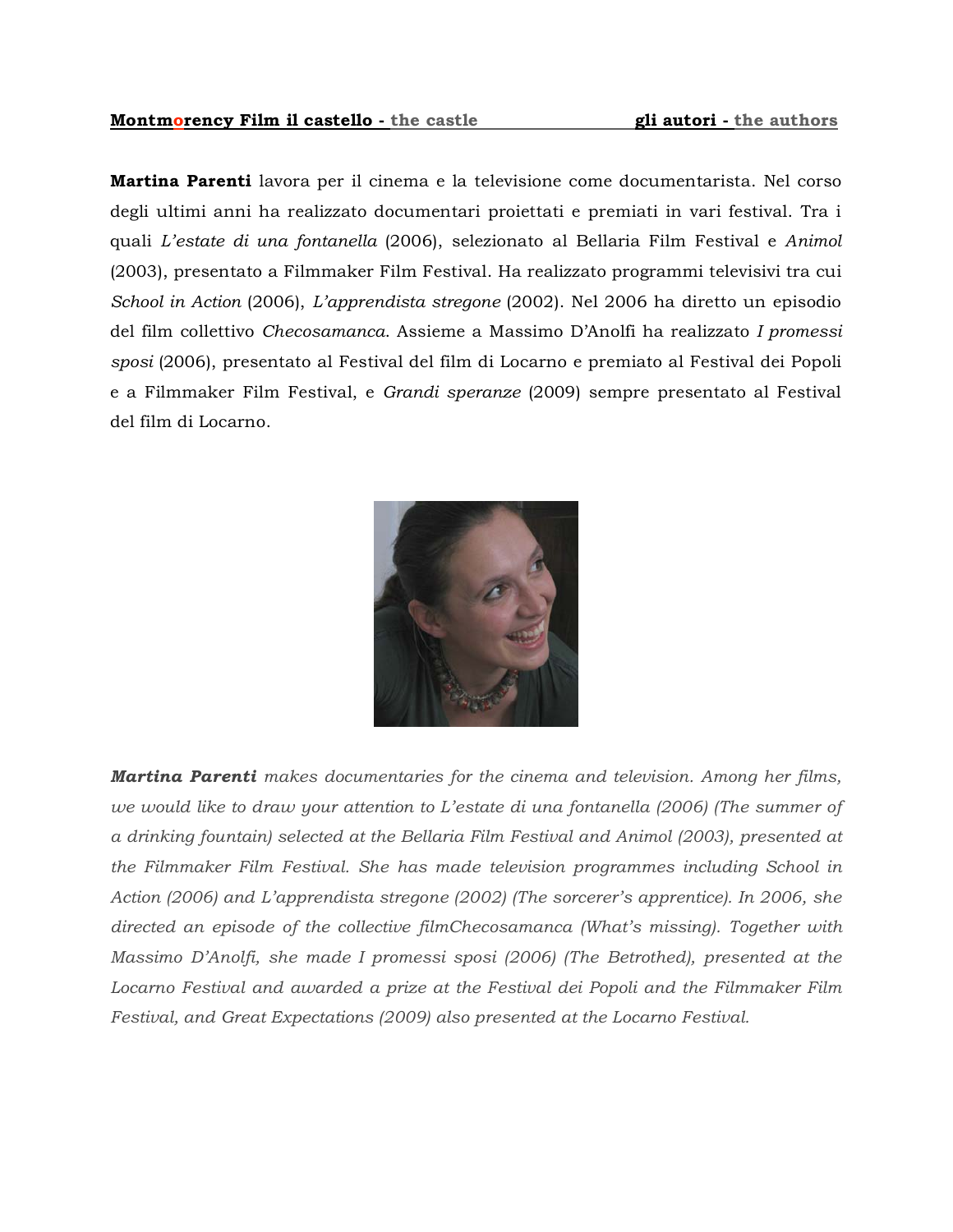## **Montmorency Film il castello - the castle gli autori - the authors**

Montmorency Film è nata nel 2008 per produrre i film di Massimo D'Anolfi e di Martina Parenti. I promessi sposi 2007, Grandi speranze 2009, Il castello 2011.

*Montmorecy Film was created by Massimo D'Anolfi and Martina Parenti to produce their documentaries. The Bethrothed 2007, Grat Expectations 2009, The Castle 2011.*